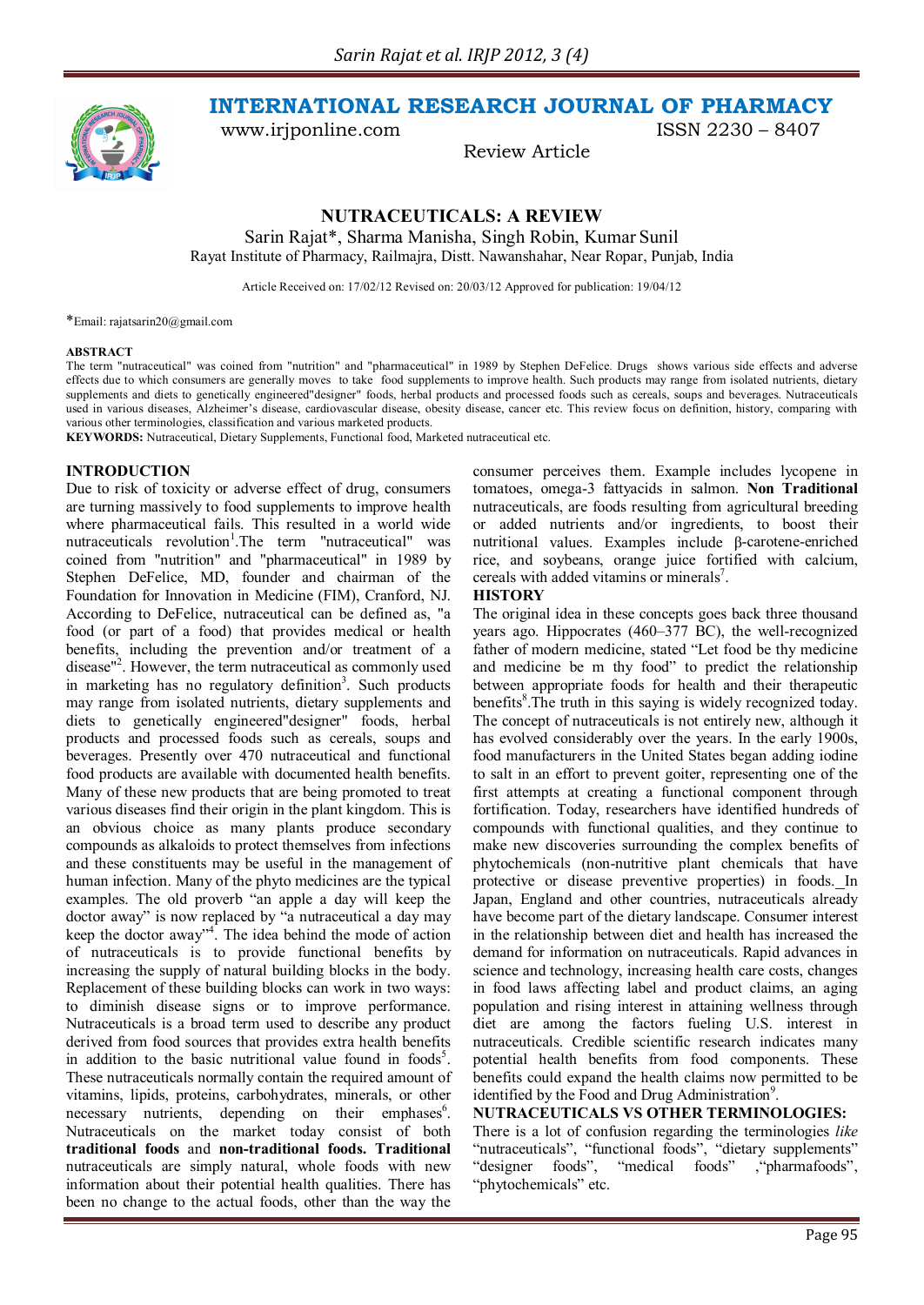*"***Pharmaceuticals***"* may be considered as drugs used mainly to treat diseases, while "nutraceuticals" are those that are intended to prevent diseases. Within European Medicines law a nutraceutical can be defined as a medicine for two reasons:

It can used for the prevention, treatment or cure of a condition or disease or be administered with a view to restoring, correcting or modifying physiological functions in human beings $10$ .

Both pharmaceuticals and nutrients can cure and prevent disease(s) but only pharmaceuticals have governmental sanction. Drugs are subject to an approval process prior to marketing. To be approved, a drug must demonstrate safety and efficacy for its intended use. Nutraceuticals are not drugs simply because they have not gone through an approval process<sup>11</sup>. Many pharmaceuticals have their origin in plants and animals and are no less "natural" than nutrients. Classic example of nutrients is synthetic vitamins $^{12}$ .

**"Medical foods"** are a specific category of therapeutic agents that are intended for the nutritional management of a specific disease. An example of medical foods is formulations intended to manage patients with inborn errors in amino acid metabolism. Newer medical foods are designed to manage hyperhomocysteinemia, pancreatic exocrine insufficiency, inflammatory conditions, cancer cachexia, and other diseases $12$ . Food is generally recognized as safe whereas Nutraceuticals may contain substances that are "natural" but may not be generally recognized as safe.

Nutraceuticals sometimes referred as **"functional foods",** have caused heated debate because they blur the traditional dividing line between food, and medicine. Nutraceuticals slightly differ from functional foods. When food is being cooked or prepared using "scientific intelligence" with or without knowledge of how or why it is being used, the food is called Functional food. Thus, functional food provides the body with the required amount of vitamins, fats, proteins, carbohydrates, etc. needed for its healthy survival. When functional food aids in the prevention and/or treatment of disease(s) and/or disorder(s) other than anemia, it is called a Nutraceutical. (Since most of the functional foods act in some way or the other as antianemic, the exception to anemia is considered so as to have a clear distinction between the two terms, functional food and nutraceutical.) Examples of nutraceuticals include fortified dairy products (e.g. milk) and citrus fruits (e.g. orange juice) and vegetables $13$ .

The Dietary Supplement Health and Education Act (DHSEA), defined "dietary supplement" using several Criteria.

# A **dietary supplement**

- 1. is a product (other than tobacco) that is intended to supplement the diet that bears or contains one or more of the following dietary ingredients: a vita-min, a mineral, an herb or other botanical, an amino acid, a dietary substance for use by man to supplement the diet by increasing the total daily intake, or a concentrate, metabolite, constituent, extract, or combinations of these ingredients.
- 2. is intended for ingestion in pill, capsule, tablet, or liquid form.
- 3. is not represented for use as a conventional food or as the sole item of a meal or diet.
- 4. is labeled as a "dietary supplement."
- 5. includes products such as an approved new drug, certified antibiotic, or licensed biologic that was marketed as a

dietary supplement or food before approval, certification, or license (unless the Secretary of Health and Human Services waives this provision) $^{14}$ .

- Thus, nutraceuticals differ from dietary supplements in the following aspects:
- 1. Nutraceuticals must not only supplement the diet but should also aid in the prevention and/or treatment of disease and/or disorder.
- 2. Nutraceuticals are represented for use as a conventional food or as the sole item of meal or diet .

A ray of "cure preference" in the mind of common patients revolves around nutraceuticals because of their false perception that "all natural medicines are good." Also, the high cost of prescription pharmaceuticals and reluctance of some insurance companies to cover the costs of drugs helps nutraceuticals solidify their presence in the global market of therapies and therapeutic agents $^{13}$ .

**CLASSIFICATION OF NUTRACEUTICALS:**  Nutraceuticals classified on the basis of various chemical constituent present in herbal plants. Table1. shows list of various nutraceutical, their components, source and their potential benefits <sup>9,15,16</sup>.

**REGULATIONS:** Nutraceuticals have no official meaning and do not constitute a distinct category of foods. Most often, they are simply natural, whole foods consumers have been eating for thousands of years. As a result, the FDA regulates them in the same way they regulate all foods: The safety of ingredients must be assured in advance, and all claims must be substantiated, truthful and non misleading<sup>9</sup>. In 2005, the National Academies Institute of Medicine and National Research Council created a blue-ribbon committee to create an improved framework for the Federal Food & Drug Administration to evaluate dietary supplements. Though the improved framework fails to distinguish between "nutraceuticals" and "dietary supplements". With the continued use of a broad definition and lacking greater distinction, a cost-effective and scientifically based framework was needed to evaluate the safety of "dietary supplements" including those consumer products recognized internationally as "nutraceuticals"<sup>17</sup>.

**MARKETED NUTRACEUTICAL:** There are many nutraceutical products that are marketed by different manufacture for the health benefits of human being. Table2. Shows different marketed nutraceutical their category, ingredient and manufacturer.

## **CONCLUSION**

At present, nutraceutical represent the fastest growing segment of today's food industry. Although it may be many years before the new designer foods will be stocked on supermarket shelves, the ongoing program will lead to a new generation of foods, which will certainly cause the interface between food and drug to become increasingly permeable. The importance of nutraceuticals to the human organism is that they provide all the essential substances that should be present in a healthy diet. Very often the daily hustle and our diet lead to unhealthy way of life. The right administration of nutraceuticals provides for better quality of life, healthier life, better mood and self-confidence, better working capacity, better social environment. Thus, in the future we will see the emergency of nutraceutical soups, nutraceutical processed meat, bread and sausage. And many of these foods might be genetically produced. The use of nutraceuticals, as an attempt to accomplish desirable therapeutic outcomes with reduced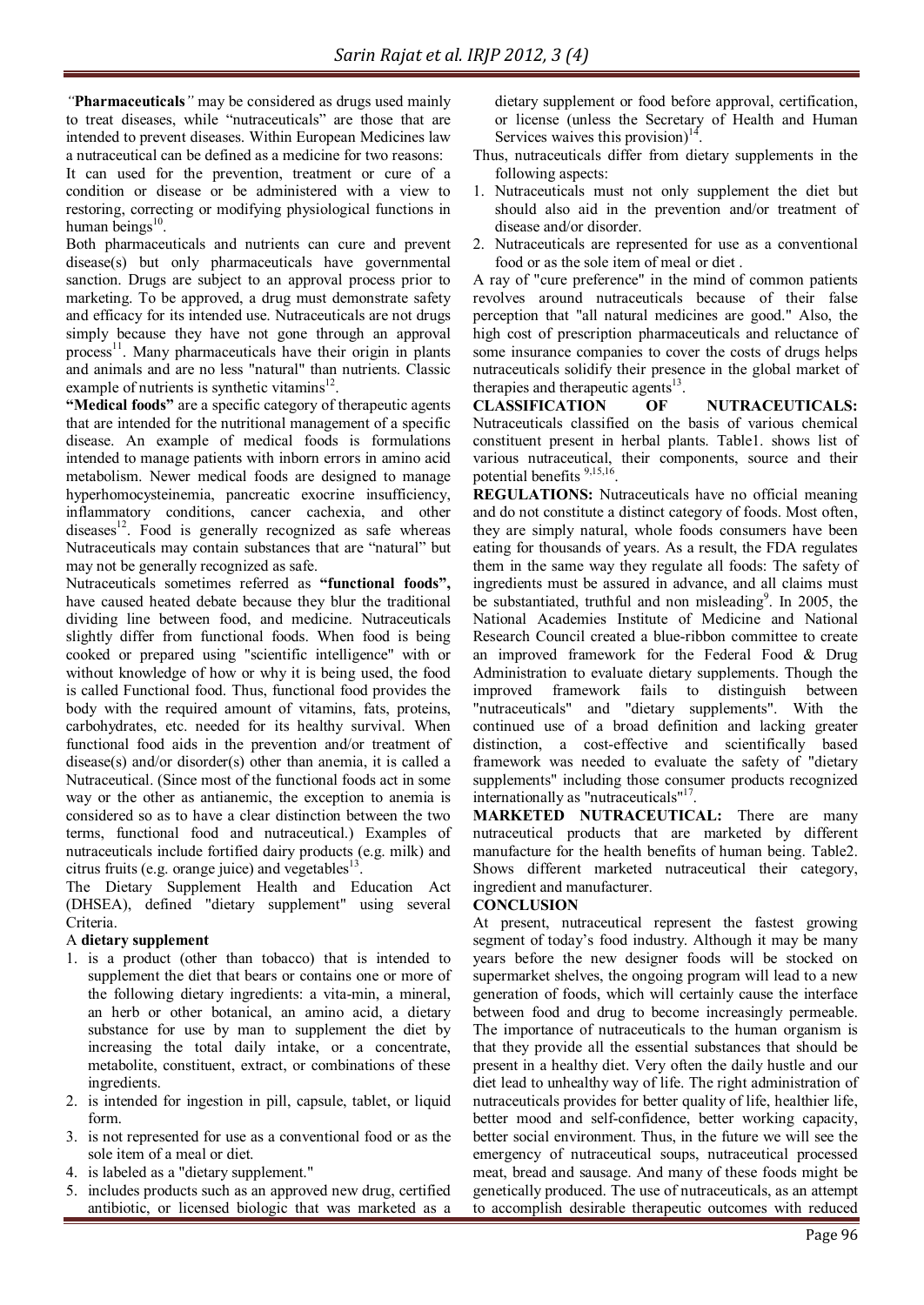side effects, as compared with other therapeutic agents has met with great monetary success. "The movement 'from treatment to prevention' stimulates demand for nutraceuticals as they offer additional health benefits beyond basic nutrition," says Ewa Hudson, head of health & wellness research at Euromonitor. The preference for the discovery and production of nutraceuticals over pharmaceuticals is well seen in pharmaceutical and biotech companies. Presently the nutraceutical industry in the US is about \$86 billion. This figure is slightly higher in Europe and in Japan represents approximately a quarter of their \$6 billion total annual food sales- 47% of the Japanese population consume nutraceuticals. The expanding nutraceutical market indicates that end users are seeking minimally processed food with extra nutritional benefits and organoleptic value. Many scientists believe that enzymes represent another exciting frontier in nutraceuticals. For diseases expected to increase in number, but can be prevented by lifestyle change, such as metabolic syndromes, the patients are required to positively change their lifestyles. One of the solutions is to change their diet. Nutraceuticals should contribute to prevention of such diseases. The research strategy of the world towards nutraceuticals should be in future for living life healthy and improve quality of life.

# **ACKNOWLEDGEMENT**

The authors would like to thank The Director, Rayat Institute of Pharmacy (Punjab) for providing the necessary facilities for the research work.

#### **REFERENCES**

1. Rohan S, Ghodake, Bhartesh R, Kalai, Kiran A, Wadkar, Sandeep B, Patil, Nilofar S, Naikwade. Nutraceuticals: The Medicinal Key of Living Life Healthy! J.Pharm Res. & Clin Pract. 2011; 1(2):121-129.

- 2. Brower V. Nutraceuticals: poised for a healthy slice of the healthcare market? Nat Biotechnology. 1998; 16: 728-731.
- 3. Zeisel SH. Regulation of "Nutraceuticals." Science. 1999; 285:185-186.
- 4. Dr K Bhaskaran**.** Nutraceuticals. Health Administrator Vol : XX Number 1&2 : 76-77*.*
- 5. Tank Dharti S, Sanket Gandhi, Manoj Shah**.** Nutraceuticals-portmanteau of science and nature. 2010; 5(3).
- 6. Whitman M. Understanding the perceived need for complementary and alternative nutraceuticals: lifestyle issues. Clin J Oncol Nurs. 2001; 5: 190-194.
- 7. Nutraceuticals.Aboutbioscience.org.2007.http://docs.google.com/viewer ?a=v&q=cache:n2B
- hd6DAtggJ:www.aboutbioscience.org/pdfs/Nutraceuticals.
- Bagchi D. Nutraceuticals and functional foods regulations in the United States and around the world. *Toxicol* 2006; 221: 1-3.
- 9. Nutraceuticals*.*Aboutbioscience.org*.* North Carolina Association For Biomedical Research. 2007.1-10.
- 10. Dietary Supplement Health Education Act (DSHEA) of 1994. Public Law 103–417.http://www.fda.gov.(03 may 2010).
- 11. Boothe, D.M. Nutraceuticals in Veterinary Medicine. Part II. Safety and Efficacy 1998; 20 (1):15-21.
- 12. A Rajasekaran, G Sivagnanam and R Xavier. Nutraceuticals as therapeutic agents: A Review**.** Research J. Pharm. and Tech. 1(4): 2008, 328-340.
- 13. Kalra EK. Nutraceutical Definition and Introduction. AAPS Pharm Sci. 2003; 5: 1-2.
- 14. FDA/CFSAN resources page. Food and Drug Administration Web site. Dietary Supplement Health and Education Act of 1994. Available at: http://vm.cfsan.fda.gov/~dms/dietsupp.html.
- 15. Ben Best. 08 August 2006. Phytochemicals as Nutraceuticals. http://www.benbest.com/nutrceut/ phytochemicals.html (18 June 2010).
- 16. Wildman Robert E.C., Kelley Mike. Nutraceuticals and Functional Foods. In: Wildman Robert E.C. Handbook of Nutraceuticals and Functional Foods. Second Edition. Newyork: CRC Press, 2007; 1-9.
- 17. Committee on the Framework for Evaluating the Safety of the Dietary Supplements (2005). "Committee Change". Dietary Supplements: A Framework for Evaluating Safety. Institute of Medicine. p. 21

| <b>Chemical constituent</b>                     | <b>Source</b>                                     | <b>Potential benefit</b>                                                                                                 |  |
|-------------------------------------------------|---------------------------------------------------|--------------------------------------------------------------------------------------------------------------------------|--|
| 1.Carotenoids<br>(Isoprenoids)                  |                                                   |                                                                                                                          |  |
| a. Lycopene                                     | Tomatoes, pink                                    | Antioxidant activity, protects against formation of cancer                                                               |  |
|                                                 | grapefruit, guava papaya, watermelon              | mainly prostate, bladder, cervical, leukemia.                                                                            |  |
| b. Lutin                                        | Corn, avocado, eggyolk, spinach                   | Anticancer activity (colon), cataracts, protects the eyes<br>against development of age related muscular degeneration.   |  |
| c. β-Carotene                                   | Carrots, various fruits and vegetables<br>Carrots | Antioxidant activity which neutralizes free radicals, protect<br>cornea against UV light. Antioxidants, anticarcinogenic |  |
|                                                 | Oranges&tangerines                                | Antioxidants, anticancer                                                                                                 |  |
| d. a-carotene                                   | Corn, avocado                                     | Protects eye from macular                                                                                                |  |
|                                                 |                                                   | degeneration and cataracts                                                                                               |  |
| $e. \alpha$ -cryptoxanthin                      |                                                   |                                                                                                                          |  |
| g. Zeaxanthin                                   |                                                   |                                                                                                                          |  |
| 2. Dietary fibres                               |                                                   |                                                                                                                          |  |
| a. Soluble fibre                                | Legumes, oats, barely, some fruits                | Anticancer, helpful in maintaining the digestive tract                                                                   |  |
| <b>b.</b> Insouble fibre                        | Whole grain foods                                 | Anticancer(colon), helpful in maintaining the digestive tract                                                            |  |
|                                                 | Wheat and corn bran, nuts                         |                                                                                                                          |  |
| 3. Polyphenolic                                 |                                                   |                                                                                                                          |  |
| compounds                                       |                                                   |                                                                                                                          |  |
| a. Flavonones                                   | Citrus fruits                                     | Antioxidants, Anti cancer                                                                                                |  |
| <b>b.</b> Flavones                              | Fruits, Vegetables, Soyabean                      | Antioxidants, Anti cancer                                                                                                |  |
| c. Flavonols                                    | Onions, apples, tea, broccoli                     | Antioxidants                                                                                                             |  |
| d. Anthocyanins                                 | Blueberries, Blackberries, black<br>Raspberries   | anti-oxidants, counteracts inflammation in the body,<br>Lower blood sugar levels in people with diabetes.                |  |
| e. Phenolic acids                               | Berries, legumes.                                 | Phenolic acids reduce oxidation of LDL cholesterol.<br>Reduce formation of cancer.                                       |  |
| f. Resveratrol                                  | Dark grapes, Raisins,                             | lowers total serum cholesterol increasing HDL                                                                            |  |
|                                                 | berries, peanuts                                  |                                                                                                                          |  |
| g. Curcumin                                     | Turmeric root                                     | strongly anti-inflammatory and strongly anti-oxidant,<br>effective anti anti-clotting agent                              |  |
| 4. Fatty Acids                                  |                                                   |                                                                                                                          |  |
| $\overline{\mathbf{3}}$<br>Fatty<br>Omega<br>a. | Salmon, Flax seed                                 | Potent controllers of the inflammatory processes,                                                                        |  |
| Acids(PolyUnsaturated<br>Fatty                  |                                                   | Maintenance of brain function, Reduce cholesterol                                                                        |  |
| Acids)                                          |                                                   | disposition.                                                                                                             |  |

#### **TABLE 1. CLASSIFICATION OF NUTRACEUTICALS**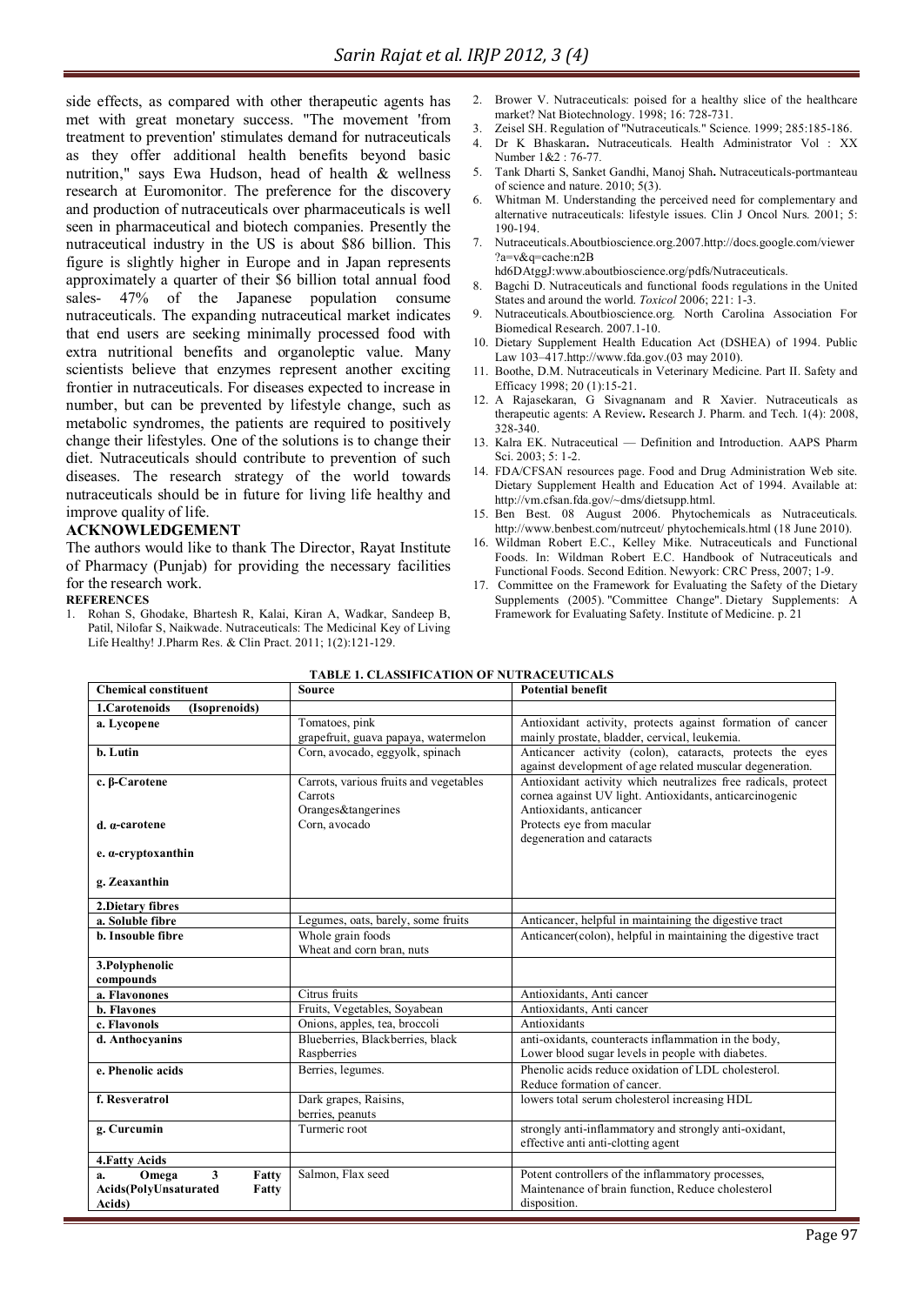| b.Monosaturated fatty acids                       | Tree nuts                                                          | Reduce risk of coronary heart disease                         |  |
|---------------------------------------------------|--------------------------------------------------------------------|---------------------------------------------------------------|--|
| 5.Isothiocyanates                                 | Cauliflower, broccoli, cabbage, kale,                              | May enhance detoxification of undesirable compounds and       |  |
| a. sulporaphane                                   | Horseradish                                                        | bolster cellular antioxidant defences                         |  |
|                                                   |                                                                    |                                                               |  |
| 6.Phenols                                         | Apples, pears,<br>fruits.<br>citrus<br>some                        | May bolster cellular antioxidant defenses;                    |  |
| a. Caffeic acid,                                  | vegetables                                                         | may contribute to maintenance of vision and heart health      |  |
| b. Ferulic acid                                   |                                                                    |                                                               |  |
| 7.PlantStanols/Sterols<br>a. Stanol/sterol esters | Fortified table spreads,<br>stanol<br>ester<br>dietary supplements | May reduce risk of coronary heart disease                     |  |
| 8. Tocotrienol                                    | Grains, Palm                                                       |                                                               |  |
| (Isoprenoids)                                     | Oil                                                                | Anticancer (breast cancer),<br>Promotes cardiovascular health |  |
| 9. Saponins                                       | chickpeas and soybeans                                             | Lowers cholesterol level.                                     |  |
|                                                   |                                                                    | Anticancer activity (colon)                                   |  |
| 10. Probiotics/Prebiotics                         | Yogurt, other dairy and non dairy                                  | May improve gastrointestinal health and<br>systematic         |  |
| Lactobacilli, bifidobacteria                      | Applications                                                       | Immunity                                                      |  |
| 11.Minerals                                       |                                                                    |                                                               |  |
| Calcium, selenium, potassium, zinc,               | Food                                                               | Important constituent of balance diet                         |  |
| copper                                            |                                                                    |                                                               |  |
| 12. Polyols                                       | Fruits                                                             | Reduces risk of dental caries                                 |  |
| <b>Sugar</b>                                      |                                                                    |                                                               |  |
| alcohols                                          |                                                                    |                                                               |  |
| (xylitol, sorbital)                               |                                                                    |                                                               |  |
|                                                   |                                                                    |                                                               |  |
| 13.Sulfides/Thiols                                | Cruciferous vegetables                                             | May contritube to maintenance of healthy immune function      |  |
| <b>Dithiothiones</b>                              |                                                                    |                                                               |  |
|                                                   |                                                                    |                                                               |  |
| <b>14.Gulcosinolates</b>                          | Cruciferous vegetables,                                            | Anticancer (bladder cancer)                                   |  |
|                                                   | Cauliflower                                                        |                                                               |  |
| 15. Phytoestrogens                                |                                                                    |                                                               |  |
|                                                   |                                                                    |                                                               |  |
| a.Isoflavanes                                     | Soy beans, legumes                                                 | Lowers LDL cholesterol antioxidant, anticancer(prostate,      |  |
| (genistein, daidzein)                             |                                                                    | breast, bowel)                                                |  |
|                                                   |                                                                    |                                                               |  |
| b. Liganans                                       | Flaxseed, rye, vegetables                                          | Inhibit the development of breast cancer and colon cancer     |  |
| 16. Alkaloids                                     |                                                                    |                                                               |  |
|                                                   |                                                                    |                                                               |  |
| a. Quinine                                        | Cinchona                                                           | Anti-malarial                                                 |  |
|                                                   |                                                                    |                                                               |  |
| b. Tropane alkaloids                              | Solanaceous members : Deadly night                                 | In treatment of heart ailments                                |  |
|                                                   | shade, Datura                                                      |                                                               |  |
| c. Morphine                                       | Opium poppy                                                        | Antidepressant, pain killer                                   |  |
| d. Ergot alkaloids                                | Fungus: Claviceps purpurea                                         | Abortifacients                                                |  |
|                                                   |                                                                    |                                                               |  |
| e. Vincristine                                    | Periwinkle                                                         | Antineoplastic                                                |  |
|                                                   |                                                                    |                                                               |  |
| f. Vinblastine                                    | Periwinkle                                                         | Antineoplastic                                                |  |
|                                                   |                                                                    |                                                               |  |
| g. Coumarin                                       | Fenugreek                                                          | Hypoglycaemic                                                 |  |
|                                                   |                                                                    |                                                               |  |
| h. Scopoletin                                     | Fenugreek                                                          | Hypoglycaemic                                                 |  |
| i.Fenugreekine                                    | Fenugreek                                                          | Hypoglycaemic                                                 |  |
|                                                   |                                                                    |                                                               |  |
| j. Trigonelliine                                  | Fenugreek                                                          | Hypoglycaemic                                                 |  |
|                                                   |                                                                    |                                                               |  |
| 17. Non-carotenoid terpenoids                     |                                                                    |                                                               |  |
|                                                   |                                                                    |                                                               |  |
| a. Perillyl alcohol                               | Cherries & mints                                                   | Anticancer                                                    |  |
|                                                   |                                                                    |                                                               |  |
| <b>b.</b> Saponins                                | Legumes (Chicks, peas, fenugreek, all                              | Reduces cholesterol levels in blood                           |  |
|                                                   | pulse crops)                                                       |                                                               |  |
| c. Terpenol                                       | Carrots                                                            | Anticancer                                                    |  |
| d. Terpene limonoids                              | Peels and membranes of citrus fruits                               | Anticarcinogenic                                              |  |
|                                                   |                                                                    |                                                               |  |
| 18. Anthraquinones                                |                                                                    |                                                               |  |
| a. Senna                                          | Legumes and pulses                                                 | Purgative,                                                    |  |
| b. Barbaloin                                      | Aloe                                                               | Laxative, anti-helminthic                                     |  |
| c. Hypericin                                      | St. John's wort                                                    | Analgesic                                                     |  |
| d. Capsaicin                                      | Capsicum (hot peppers)                                             | Anticancer, anti-inflammatory, anti-apoptotic                 |  |
|                                                   | Black peppers, jalapeno peppers                                    |                                                               |  |
| e. Piperine                                       |                                                                    | Helps in digestion                                            |  |